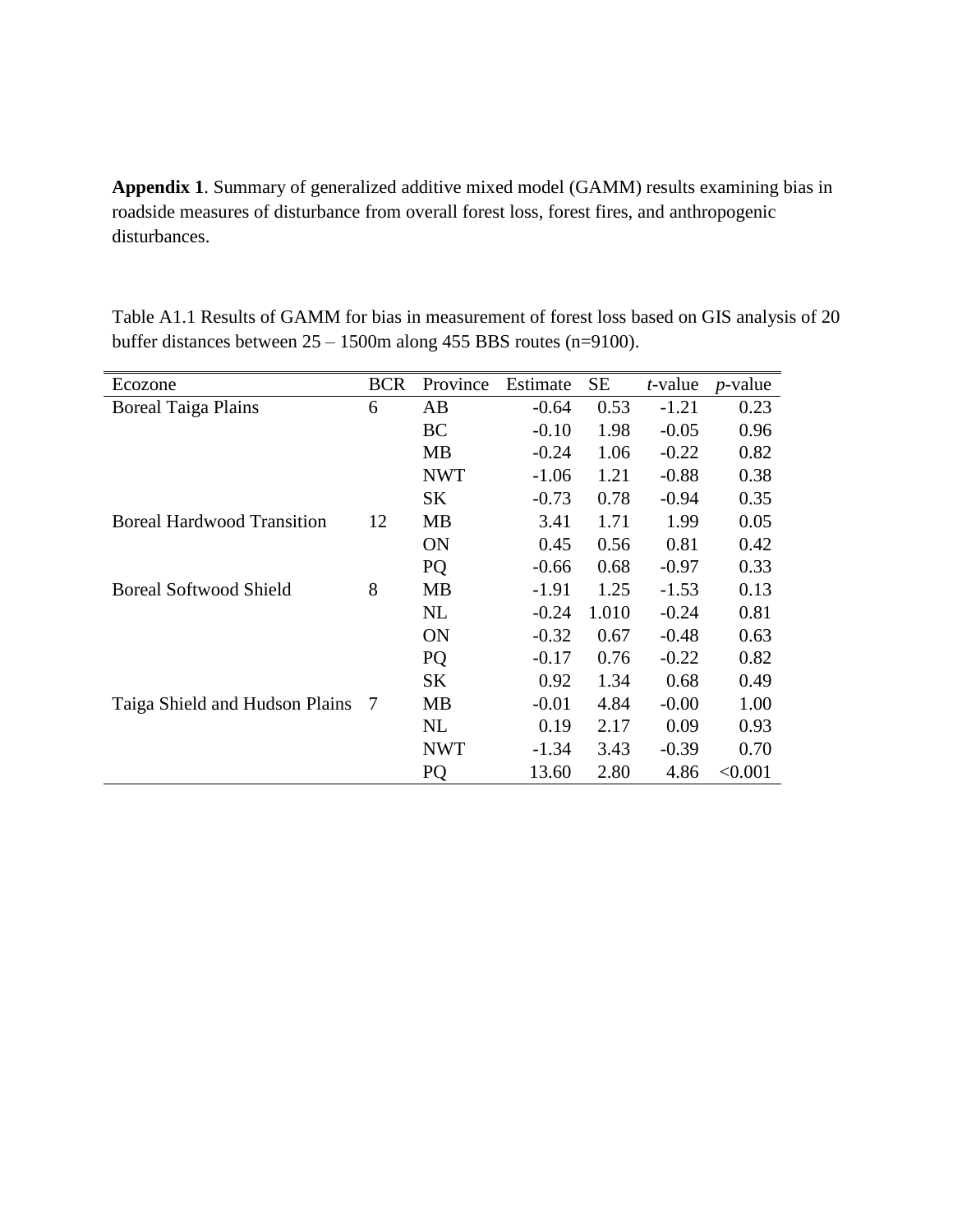| Ecozone                           | <b>BCR</b> | Province       | Estimate | SЕ   | <i>t</i> -value | $p$ -value |
|-----------------------------------|------------|----------------|----------|------|-----------------|------------|
|                                   |            | AB             |          |      |                 |            |
| <b>Boreal Taiga Plains</b>        | 6          |                | $-0.56$  | 0.44 | $-1.28$         | 0.20       |
|                                   |            | <b>BC</b>      | $-0.27$  | 1.63 | $-0.17$         | 0.87       |
|                                   |            | MВ             | $-0.28$  | 0.87 | $-0.32$         | 0.75       |
|                                   |            | <b>NWT</b>     | $-0.67$  | 1.00 | $-0.68$         | 0.50       |
|                                   |            | <b>SK</b>      | $-0.81$  | 0.64 | $-1.27$         | 0.21       |
| <b>Boreal Hardwood Transition</b> | 12         | MB             | $-0.14$  | 1.41 | $-0.10$         | 0.92       |
|                                   |            | <b>ON</b>      | $-0.03$  | 0.46 | $-0.06$         | 0.95       |
|                                   |            | PQ             | $-0.46$  | 0.56 | $-0.82$         | 0.41       |
| <b>Boreal Softwood Shield</b>     | 8          | MВ             | $-1.63$  | 1.03 | $-1.59$         | 0.11       |
|                                   |            | NL             | $-0.06$  | 0.83 | $-0.08$         | 0.94       |
|                                   |            | ON             | $-0.89$  | 0.55 | $-1.63$         | 0.10       |
|                                   |            | PQ             | 0.35     | 0.62 | 0.56            | 0.57       |
|                                   |            | <b>SK</b>      | 1.95     | 1.10 | 1.77            | 0.08       |
| Taiga Shield and Hudson Plains    | 7          | <b>MB</b>      | 0.00     | 3.98 | 0.00            | 1.00       |
|                                   |            | <b>NL</b>      | $-0.27$  | 1.78 | $-0.15$         | 0.88       |
|                                   |            | <b>NWT</b>     | $-1.49$  | 2.82 | $-0.53$         | 0.60       |
|                                   |            | P <sub>O</sub> | 13.42    | 2.30 | 5.84            | < 0.001    |

Table A1.2 Results of GAMM for bias in measurement of forest fire based on GIS analysis of 20 buffer distances between 25 – 1500m along 455 BBS routes (n=9100).